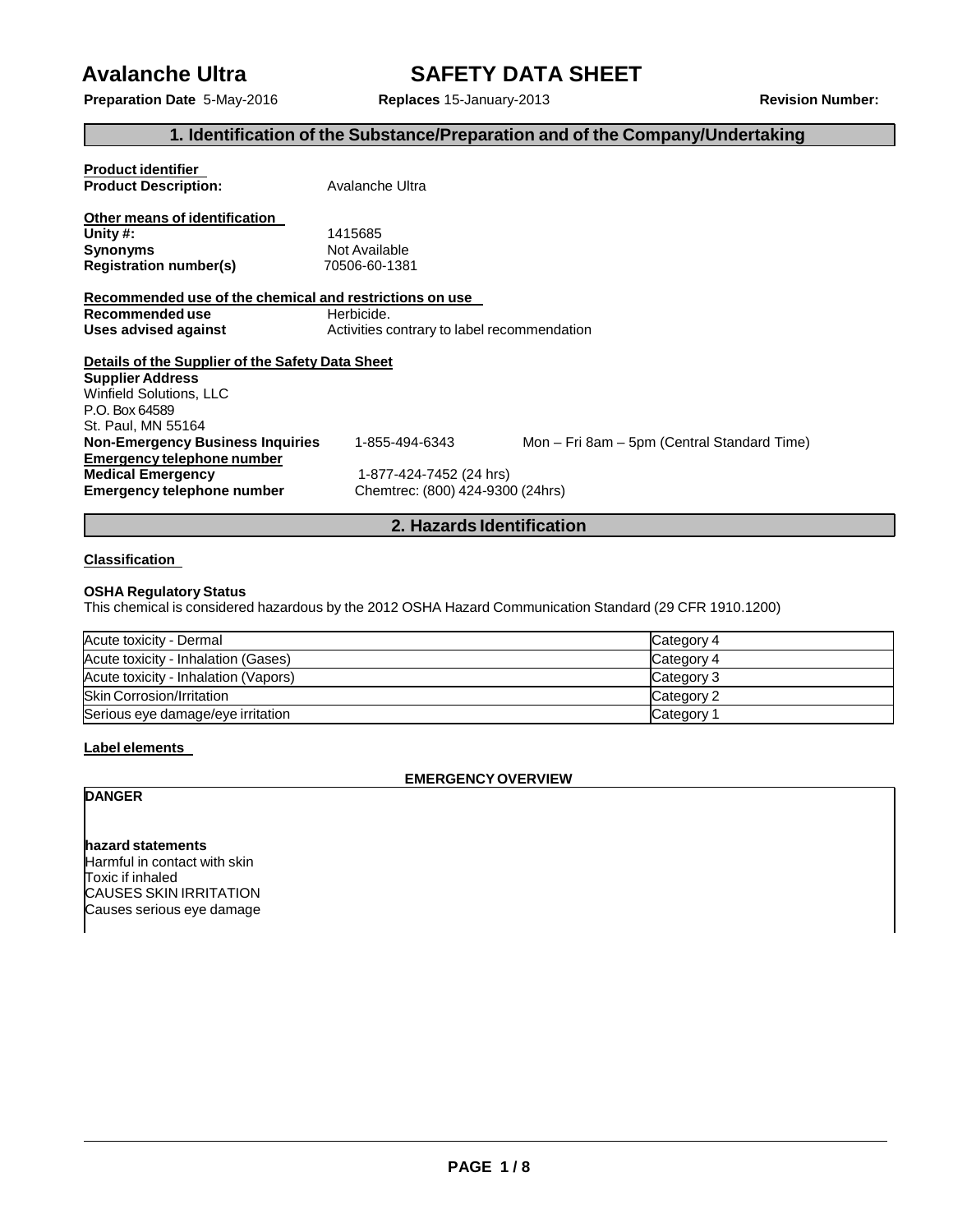

#### **Precautionary Statements - Prevention**

Wear protective gloves/protective clothing/eye protection/face protection Do not get in eyes, on skin, or on clothing Use only outdoors or in a well-ventilated area Wash face, hands and any exposed skin thoroughly after handling

IF IN EYES: Rinse continuously with water for several minutes. Remove contact lenses, if present and easy to do. Continue rinsing Immediately call a POISON CENTER or doctor/physician IF ON SKIN: Wash with plenty of soap and water Call a POISON CENTER or doctor if you feel unwell If skin irritation occurs: Get medical advice/attention Take off contaminated clothing and wash before reuse

IF INHALED: Remove victim to fresh air and keep at rest in a position comfortable for breathing Call a POISON CENTER or doctor/physician

#### **Precautionary Statements - Storage**

Store in a well-ventilated place. Keep container tightly closed Store locked up

**Precautionary Statements - Disposal** Dispose of contents/container to an approved waste disposal plant

### **Hazards Not Otherwise Classified (HNOC)**

# **OTHER INFORMATION**

- Very toxic to aquatic life with long lasting effects
- Very toxic to aquatic life
- May be harmful in contact with skin

# **3. Composition/information on Ingredients**

| <b>Chemical name</b>     | <b>CAS-No</b> | <b>Weight</b> % | <b>Trade secret</b> |
|--------------------------|---------------|-----------------|---------------------|
| Butyl cellosolve         | 111-76-2      | 8.5             |                     |
| Acifluorfen, sodium salt | 62476-59-9    | 20.′            |                     |

If CAS number is "proprietary", the specific chemical identity and percentage of composition has been withheld as a trade secret.

| 4. First aid measures     |                                                                                                                                                                                                                             |  |  |
|---------------------------|-----------------------------------------------------------------------------------------------------------------------------------------------------------------------------------------------------------------------------|--|--|
| <b>FIRST AID MEASURES</b> |                                                                                                                                                                                                                             |  |  |
| Eye contact               | Hold eye open and rinse slowly and gently with water for 15 - 20 minutes. Remove contact<br>lenses, if present, after 5 minutes, then continue rinsing eye. Call a poison control center or<br>doctor for treatment advice. |  |  |
| <b>Skin contact</b>       | Wash off immediately with plenty of water for at least 15 minutes. Call poison control center<br>or doctor for treatment advice.                                                                                            |  |  |
| <b>Inhalation</b>         | Move person to fresh air. If person is not breathing, call 911 or an ambulance, then give<br>artificial respiration, preferably mouth-to-mouth if possible. Call a physician or poison                                      |  |  |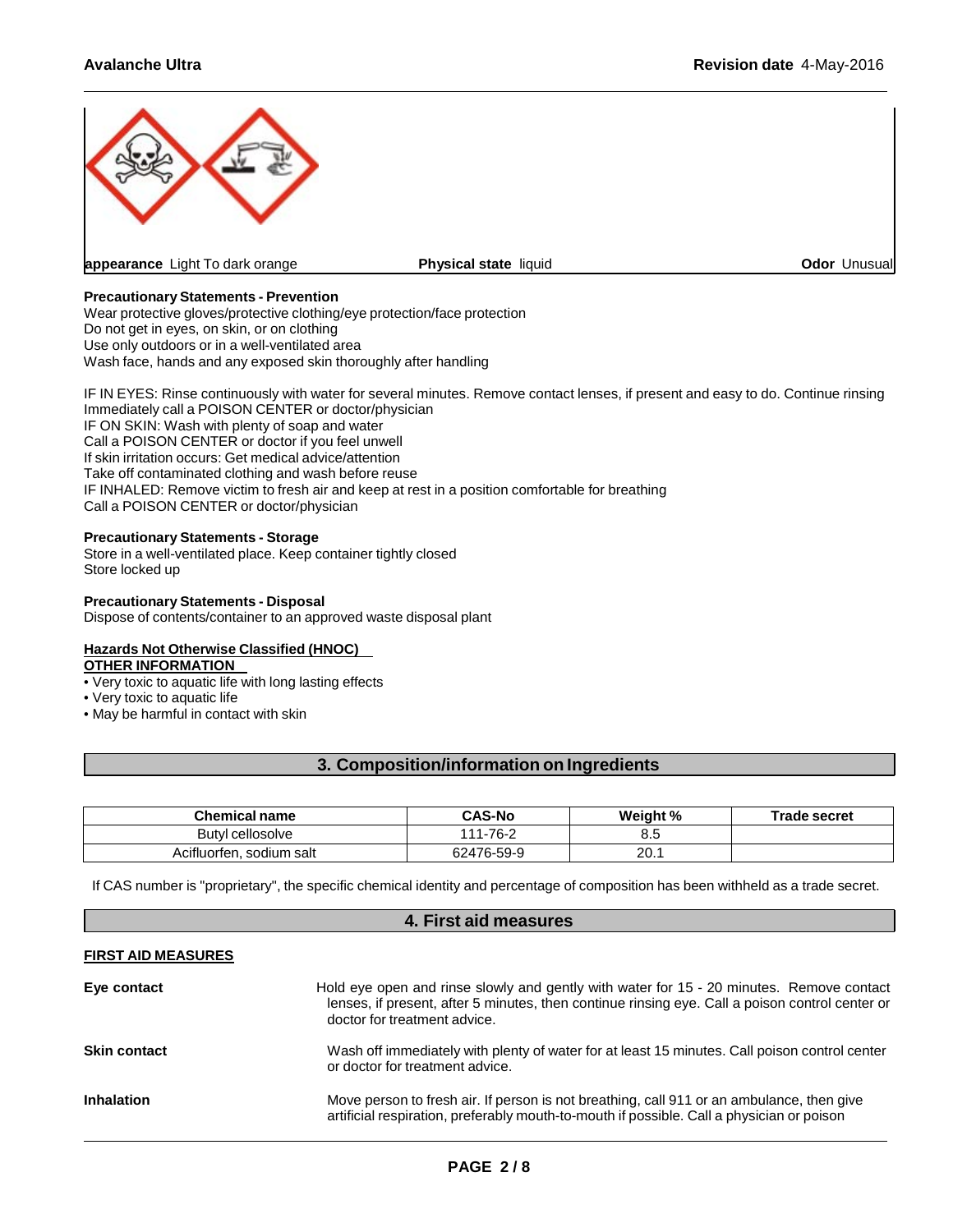|                                                                                                                                                                                                                                                                                                                                                                                                                                                                                                                                                                                                                                                                        | control center immediately.                                                                                                                                                                                                                       |  |  |
|------------------------------------------------------------------------------------------------------------------------------------------------------------------------------------------------------------------------------------------------------------------------------------------------------------------------------------------------------------------------------------------------------------------------------------------------------------------------------------------------------------------------------------------------------------------------------------------------------------------------------------------------------------------------|---------------------------------------------------------------------------------------------------------------------------------------------------------------------------------------------------------------------------------------------------|--|--|
| Ingestion                                                                                                                                                                                                                                                                                                                                                                                                                                                                                                                                                                                                                                                              | Do not induce vomiting without medical advice. Never give anything by mouth to an<br>unconscious person. Call a physician or poison control center immediately.                                                                                   |  |  |
| <b>Protection of First-aiders</b>                                                                                                                                                                                                                                                                                                                                                                                                                                                                                                                                                                                                                                      | Use personal protective equipment.                                                                                                                                                                                                                |  |  |
| Most Important Symptoms and Effects, Both Acute and Delayed                                                                                                                                                                                                                                                                                                                                                                                                                                                                                                                                                                                                            |                                                                                                                                                                                                                                                   |  |  |
| <b>Most Important Symptoms and</b><br><b>Effects</b>                                                                                                                                                                                                                                                                                                                                                                                                                                                                                                                                                                                                                   | No information available.                                                                                                                                                                                                                         |  |  |
|                                                                                                                                                                                                                                                                                                                                                                                                                                                                                                                                                                                                                                                                        | <b>Indication of Any Immediate Medical Attention and Special Treatment Needed</b>                                                                                                                                                                 |  |  |
| Notes to physician                                                                                                                                                                                                                                                                                                                                                                                                                                                                                                                                                                                                                                                     | Treat symptomatically.                                                                                                                                                                                                                            |  |  |
|                                                                                                                                                                                                                                                                                                                                                                                                                                                                                                                                                                                                                                                                        | 5. Fire-fighting measures                                                                                                                                                                                                                         |  |  |
| Suitable extinguishing media<br>Carbon dioxide (CO2).<br>Use:. Dry chemical. Water spray. alcohol-resistant foam.<br>Unsuitable extinguishing media No information available.<br>Specific hazards arising from the chemical<br>Thermal decomposition can lead to release of irritating gases and vapours.<br>Hazardous combustion products Hydrogen chloride. Hydrogen fluoride. Oxides of nitrogen.<br><b>Explosion data</b><br>Protective equipment and precautions for firefighters<br>Use personal protective equipment. As in any fire, wear self-contained breathing apparatus pressure-demand, MSHA/NIOSH<br>(approved or equivalent) and full protective gear. |                                                                                                                                                                                                                                                   |  |  |
|                                                                                                                                                                                                                                                                                                                                                                                                                                                                                                                                                                                                                                                                        | 6. Accidental release measures                                                                                                                                                                                                                    |  |  |
|                                                                                                                                                                                                                                                                                                                                                                                                                                                                                                                                                                                                                                                                        | Personal precautions, protective equipment and emergency procedures                                                                                                                                                                               |  |  |
| <b>Personal Precautions</b>                                                                                                                                                                                                                                                                                                                                                                                                                                                                                                                                                                                                                                            | Avoid contact with the skin and the eyes. Wear protective gloves/clothing and eye/face<br>protection.                                                                                                                                             |  |  |
| <b>Environmental Precautions</b>                                                                                                                                                                                                                                                                                                                                                                                                                                                                                                                                                                                                                                       |                                                                                                                                                                                                                                                   |  |  |
| <b>Environmental precautions</b>                                                                                                                                                                                                                                                                                                                                                                                                                                                                                                                                                                                                                                       | Consult a regulatory specialist to determine appropriate state or local reporting<br>requirements, for assistance in waste characterization and/or hazardous waste disposal<br>and other requirements listed in pertinenet environmental permits. |  |  |

#### **Methods and material for containment and cleaning up**

| <b>Methods for Clean-Up</b> | Soak up with inert absorbent material (e.g. sand, silica gel, acid binder, universal binder, |
|-----------------------------|----------------------------------------------------------------------------------------------|
|                             | sawdust). Sweep up and shovel into suitable containers for disposal.                         |

# **7. Handling and Storage**

**Precautions for safe handling**

Handling **Avoid contact with skin and eyes. Do not eat, drink or smoke when using this product.** Wash thoroughly after handling. Keep out of reach of children.

#### **Conditions for safe storage, including any incompatibilities**

**Storage** Keep in a dry, cool and well-ventilated place. Keep out of the reach of children.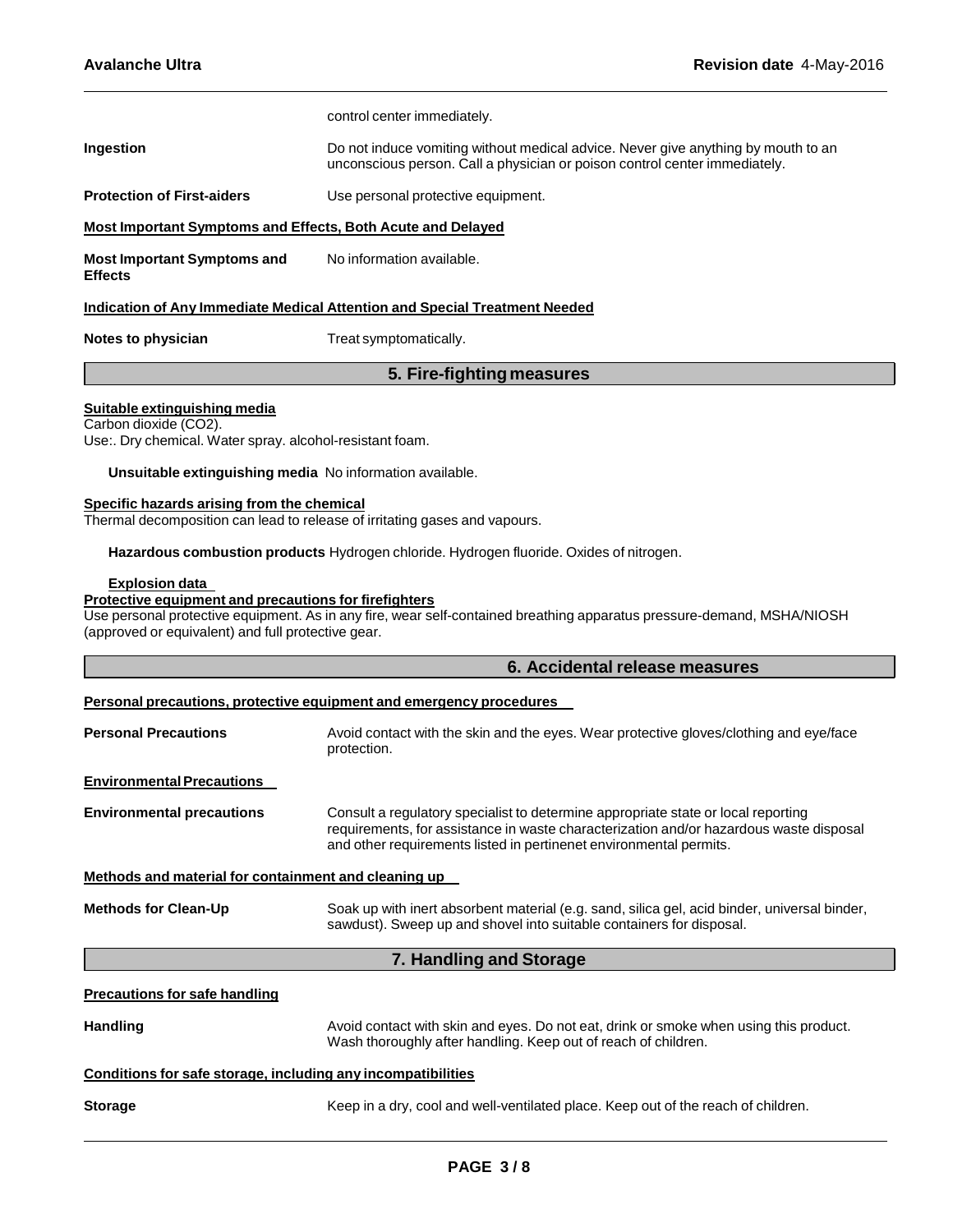#### **incompatible materials** Strong oxidizing agents.

# **8. Exposure Controls/Personal Protection**

#### **Exposure guidelines**

| <b>Chemical name</b>          | <b>ACGIHTLV</b>                                                                                                                                                                                                                                                                                                                                                                                                                                                                                                                                                                                                                                                                                                                                                             | <b>OSHA PEL</b>                                                                                                               |  |  |
|-------------------------------|-----------------------------------------------------------------------------------------------------------------------------------------------------------------------------------------------------------------------------------------------------------------------------------------------------------------------------------------------------------------------------------------------------------------------------------------------------------------------------------------------------------------------------------------------------------------------------------------------------------------------------------------------------------------------------------------------------------------------------------------------------------------------------|-------------------------------------------------------------------------------------------------------------------------------|--|--|
| Butyl cellosolve              | TWA: 20 ppm                                                                                                                                                                                                                                                                                                                                                                                                                                                                                                                                                                                                                                                                                                                                                                 | TWA: 50 ppm TWA: 240 mg/m <sup>3</sup><br>(vacated) TWA: 25 ppm (vacated) TWA: 120 mg/m <sup>3</sup><br>(vacated) S*<br>$S^*$ |  |  |
| <b>Engineering controls</b>   | Investigate engineering techniques to reduce exposures. Local mechanical exhaust<br>ventilation is preferred. Consult ACGIH ventilation manual or NFPA Standard 91 for design<br>of exhaust systems.                                                                                                                                                                                                                                                                                                                                                                                                                                                                                                                                                                        |                                                                                                                               |  |  |
| Personal protective equipment |                                                                                                                                                                                                                                                                                                                                                                                                                                                                                                                                                                                                                                                                                                                                                                             |                                                                                                                               |  |  |
| <b>Eye/Face Protection</b>    | Use eye protection to avoid eye contact. Where there is potential for eye contact have eye<br>flushing equipment available. Safety glasses with side-shields.                                                                                                                                                                                                                                                                                                                                                                                                                                                                                                                                                                                                               |                                                                                                                               |  |  |
| <b>Skin protection</b>        | Wear protective gloves/clothing. Socks and footwear.                                                                                                                                                                                                                                                                                                                                                                                                                                                                                                                                                                                                                                                                                                                        |                                                                                                                               |  |  |
| <b>Respiratory protection</b> | Where airborne exposure is likely, use NIOSH approved respiratory protection equipment<br>appropriate to the material and/or its components. Full facepiece equipment is<br>recommended and, if used, replaces need for face shield and/or chemical goggles. If<br>exposures cannot be kept at a minimum with engineering controls, consult respirator<br>manufacturer to determine appropriate type equipment for given application. Observe<br>respirator use limitations specified by NIOSH or the manufacturer. For emergency and<br>other conditions where there may be a potential for significant exposure, use an approved<br>full face positive-pressure, self-contained breathing apparatus. Respiratory protection<br>programs must comply with 29 CFR 1910.134. |                                                                                                                               |  |  |

#### **General hygiene considerations**

Do not eat, drink or smoke when using this product. Remove and wash contaminated clothing before re-use. Wear suitable gloves and eye/face protection. Wash hands before breaks and immediately after handling the product.

# **9. Physical and Chemical Properties**

#### **Information on basic physical and chemical properties**

| <b>Physical state</b><br>appearance<br>color                           | liquid<br>Light To dark orange<br>No information available | Odor              | Unusual |  |
|------------------------------------------------------------------------|------------------------------------------------------------|-------------------|---------|--|
| <b>Property</b>                                                        | <b>VALUES</b>                                              | Remarks/ • Method |         |  |
| рH                                                                     | 8.2                                                        |                   |         |  |
| Melting point/freezing point                                           | 9.2 °C / 49 °F                                             |                   |         |  |
| <b>Boiling Point/Range</b>                                             | 103 °C / 217 °F                                            |                   |         |  |
| <b>Flash Point</b>                                                     | 210 F                                                      |                   |         |  |
| <b>Evaporation Rate</b>                                                | No information available                                   |                   |         |  |
| flammability (solid, gas)                                              | No information available                                   |                   |         |  |
| Flammability limit in air                                              |                                                            |                   |         |  |
| <b>Upper Flammability Limit</b>                                        | No information available                                   |                   |         |  |
| <b>Lower Flammability Limit</b>                                        | No information available                                   |                   |         |  |
| vapor pressure                                                         | 17 @ 20 C                                                  |                   |         |  |
| <b>Vapor Density</b>                                                   | No information available                                   |                   |         |  |
| <b>Specific gravity</b>                                                | 1.18 $g/ml$                                                |                   |         |  |
| <b>Water solubility</b>                                                | No information available                                   |                   |         |  |
| <b>Solubility in Other Solvents</b>                                    | No information available                                   |                   |         |  |
| <b>Partition coefficient: n-octanol/water No information available</b> |                                                            |                   |         |  |
| <b>Autoignition</b><br>temperature<br>No.                              | information<br>available                                   |                   |         |  |
| decomposition<br>No.<br>temperature                                    | available<br>information                                   |                   |         |  |
| <b>Viscosity, kinematic</b>                                            | No information available                                   |                   |         |  |
| <b>Dynamic viscosity</b>                                               | No information available                                   |                   |         |  |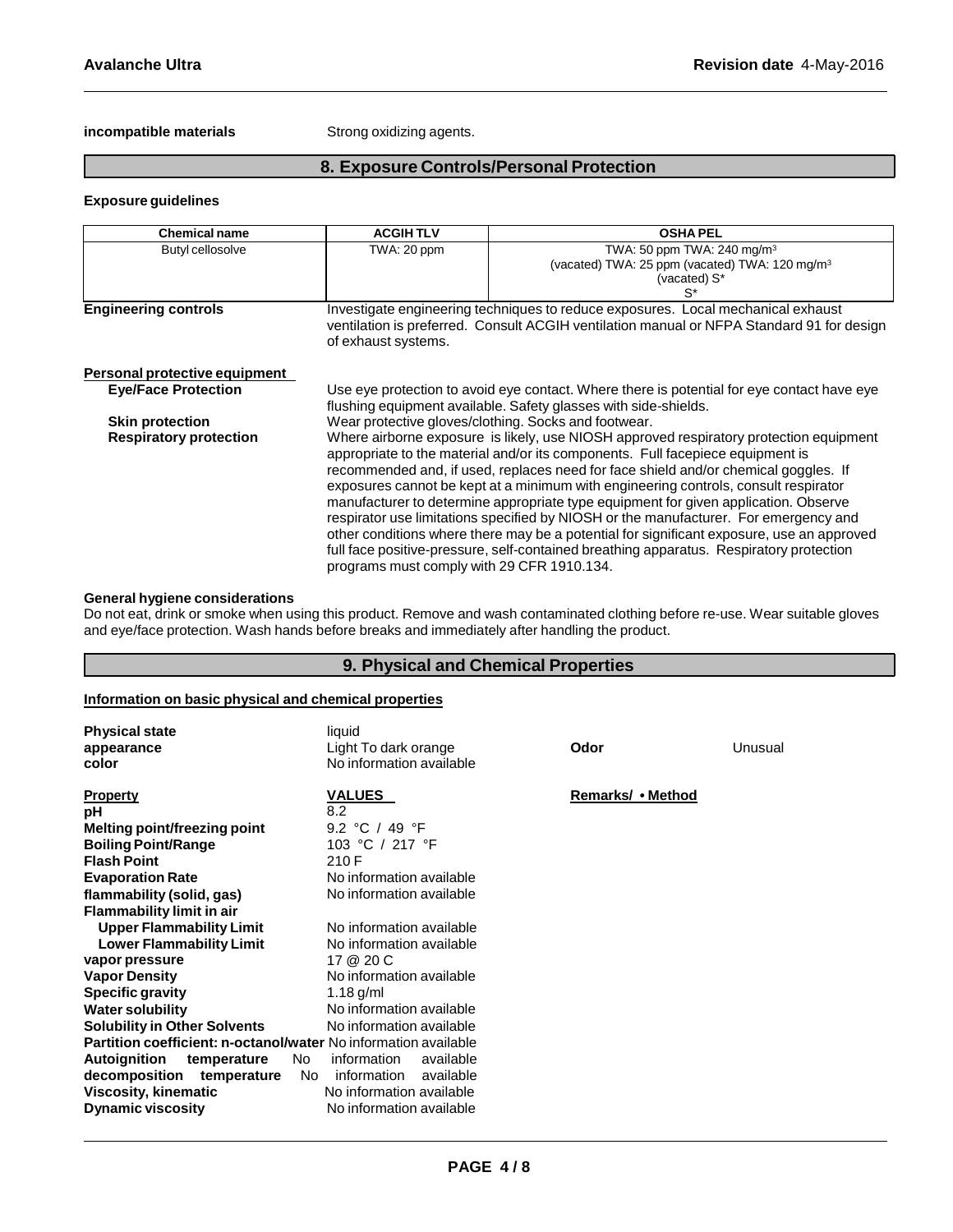| <b>Explosive properties</b><br><b>Oxidizing properties</b><br><b>OTHER INFORMATION</b> | No information available<br>No information available |
|----------------------------------------------------------------------------------------|------------------------------------------------------|
| <b>Softening point</b>                                                                 | No information available                             |
| molecular weight                                                                       | No information available                             |
| <b>VOC Content</b>                                                                     | No information available                             |
| density                                                                                | No information available                             |
| <b>Bulk density</b>                                                                    | $9.82$ lb/gal                                        |

# **10. Stability and Reactivity**

#### **Reactivity** no data available

**Chemical stability** Stable under normal conditions. Hazardous polymerisation does not occur. **Possibility of hazardous reactions** None under normal processing.<br>Hazardous polymerization **Hazardous polymerisation does not occur.** 

**Conditions to avoid** Freezing temperatures. **incompatible materials** Strong oxidizing agents. **Hazardous decomposition products** Carbon oxides.

# **11. Toxicological Information**

#### **Information on Likely Routes of Exposure**

| <b>Product information</b>   | Avalanche Ultra:<br>Acute oral LD50 : 2,020 mg/kg (female rats)<br>Acute dermal LD50: >2,000 mg/kg (rats)<br>: 2.04 mg/L (rat, 4 hr)<br>Inhalation<br>Skin Irritation : Moderately irritating to the skin<br>(rabbit) Sensitization : Not a sensitizer (guinea pig)                                                                                                                       |
|------------------------------|-------------------------------------------------------------------------------------------------------------------------------------------------------------------------------------------------------------------------------------------------------------------------------------------------------------------------------------------------------------------------------------------|
| <b>Inhalation</b>            | Toxic if inhaled.                                                                                                                                                                                                                                                                                                                                                                         |
| Eye contact                  | Causes irreversible eye damage.                                                                                                                                                                                                                                                                                                                                                           |
| <b>Skin contact</b>          | May be harmful if absorbed through the skin.                                                                                                                                                                                                                                                                                                                                              |
| Ingestion                    | HARMFUL IF SWALLOWED.                                                                                                                                                                                                                                                                                                                                                                     |
| <b>Component Information</b> | Butyl cellosolve:<br>Butyl cellosolve is irritating to the skin and eyes but is not a dermal sensitizer.<br>Developmental toxicity was noted in rats exposed to 100 ppm by inhalation in the presence<br>of maternal toxicity. However, no developmental toxicity was observed in rats and rabbits<br>by oral ingestion. Chronic exposure may cause liver damage and hemolytic disorders. |

| <b>Chemical name</b>                   | LD50 Oral           | <b>LD50 Dermal</b>     | <b>LC50 Inhalation</b>               |
|----------------------------------------|---------------------|------------------------|--------------------------------------|
| Butyl cellosolve 111-76-               | $=$ 470 mg/kg (Rat) | $= 220$ mg/kg (Rabbit) | $= 450$ ppm (Rat) 4 h                |
| Acifluorfen, sodium salt<br>62476-59-9 |                     |                        | $> 6900$ mg/m <sup>3</sup> (Rat) 4 h |

### **Information on Toxicological Effects**

**Symptoms** No information available.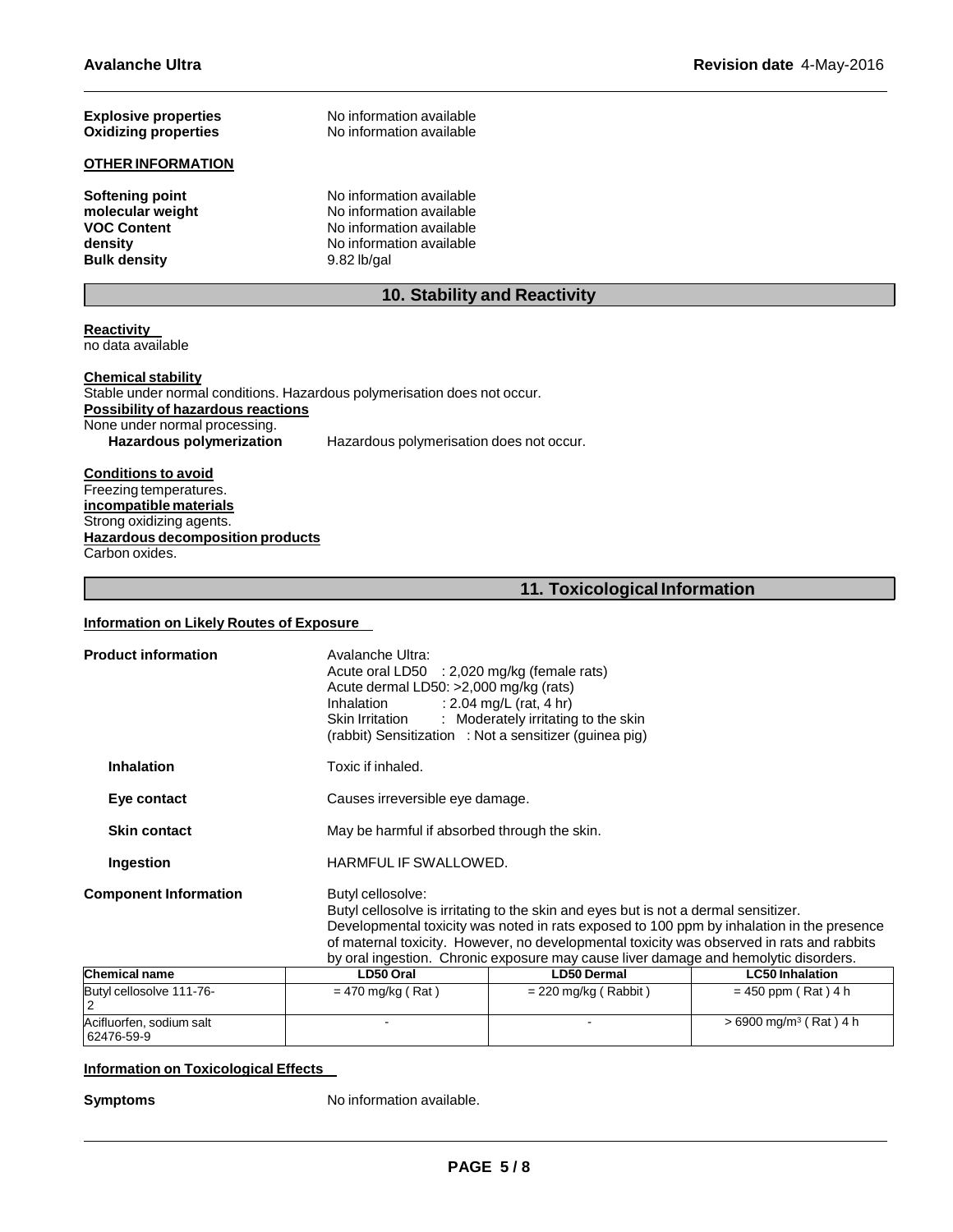#### **Delayed and immediate effects as well as chronic effects from short and long-term exposure**

| sensitization<br><b>Mutagenic effects</b><br>Carcinogenicity                                                                                                                          | carcinogen.                              | No information available.<br>No information available.<br>The information below indicates whether any agency has listed any ingredient as a                                                                                                       |            |             |  |
|---------------------------------------------------------------------------------------------------------------------------------------------------------------------------------------|------------------------------------------|---------------------------------------------------------------------------------------------------------------------------------------------------------------------------------------------------------------------------------------------------|------------|-------------|--|
| <b>Chemical name</b>                                                                                                                                                                  | <b>ACGIH</b>                             | <b>IARC</b>                                                                                                                                                                                                                                       | <b>NTP</b> | <b>OSHA</b> |  |
| <b>Butyl cellosolve</b><br>111-76-2                                                                                                                                                   | A <sub>3</sub>                           | Group 3                                                                                                                                                                                                                                           |            |             |  |
| <b>Reproductive effects</b><br><b>STOT - Single Exposure</b><br><b>STOT - repeated exposure</b><br><b>Chronic toxicity</b><br><b>Target organ effects</b><br><b>Aspiration hazard</b> |                                          | Not Available.<br>No information available.<br>No information available.<br>Avoid repeated exposure.<br>liver, kidney, Respiratory System, EYES, skin, Central Nervous System (CNS), blood,<br>hematopoietic system.<br>No information available. |            |             |  |
| <b>Numerical Measures of Toxicity - Product information</b>                                                                                                                           |                                          |                                                                                                                                                                                                                                                   |            |             |  |
| LD50 Oral<br><b>LD50 Dermal</b><br><b>LC50 Inhalation:</b>                                                                                                                            | 2020 mg/kg (rat)<br>$> 2000$ mg/kg (rat) | LC50/inhalation/4h/rat = $2.04$ mg/l (4-hr)                                                                                                                                                                                                       |            |             |  |

# **12. Ecological Information**

#### **ecotoxicity**

Sodium acifluorfen: Aquatic Rainbow trout 96 hr LC50 - 54 mg ai/L Bluegill sunfish 96 hr LC50 = 31 mg ai/L Daphnia magna 48 hr EC50 = 28 mg ai/L Channel catfish 96 hr LC50 = 80 mg/L Grass shrimp 96 hr LC50 = 189 mg/L Fiddler crab 96 hr  $LC50 = >1000$  mg/L Freshwater clam 96 hr LC50 = 64 mg ai/L Eastern oyster 48 hr LC50 = 31.3 mg ai/L Avian Bobwhite quail >10000 mg/kg Mallard duck  $LC50 = >10000$  mg/kg

#### **Persistence/Degradability**

No information available.

#### **Bioaccumulation/Accumulation**

No information available.

| <b>Chemical name</b>                               | ∟oo<br>Pow |  |  |
|----------------------------------------------------|------------|--|--|
| $1 - 76 -$<br>111<br>l cellosolve i<br><b>Butv</b> | 0.81       |  |  |
|                                                    |            |  |  |

# **Other Adverse Effects**

No information available

# **13. Disposal Considerations**

#### **Waste Treatment Methods**

**Waste Disposal Method** Pesticide wastes are acutely hazardous. Improper disposal of excess pesticide or rinsate is a violation of Federal law. If the wastes cannot be disposed of by use or according to label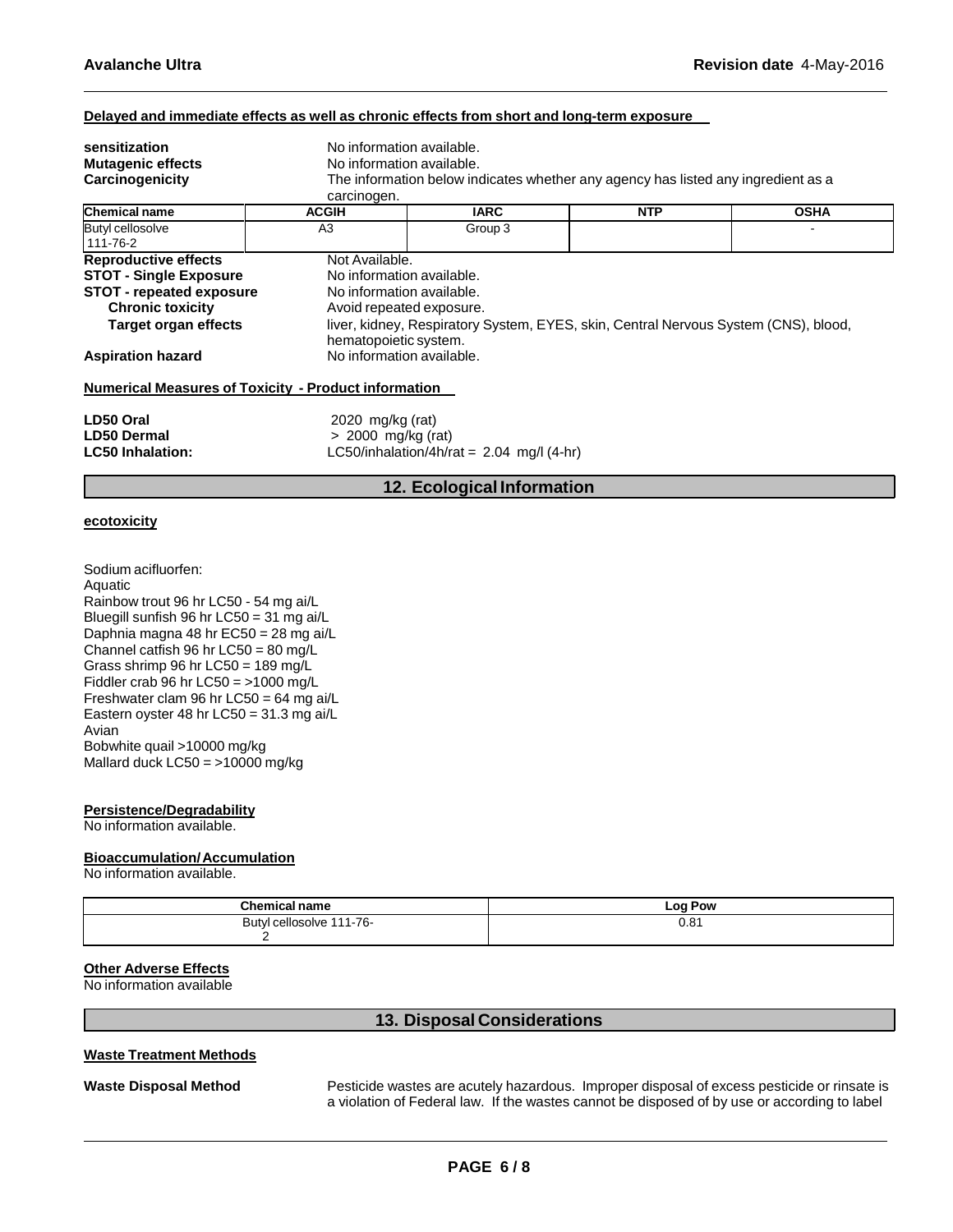instructions, contact your State Pesticide or Environmental Control Agency, or the Hazardous Waste representative at the nearest EPA Regional Office for guidance.

**Contaminated packaging Refer to product label.** 

#### **14. Transport Information**

| <b>DOT</b>      | NOT REGULATED |
|-----------------|---------------|
| <b>TDG</b>      | NOT REGULATED |
|                 |               |
| <b>IATA</b>     | NOT REGULATED |
| <b>IMDG/IMO</b> | NOT REGULATED |

#### **15. Regulatory Information**

This chemical is a pesticide product registered by the Environmental Protection Agency and is subject to certain labeling requirements under federal pesticide law. These requirements differ from the classification criteria and hazard information required for safety data sheets, and for workplace labels of non-pesticide chemicals. Following is the hazard information as required on the pesticide label:

| signal word                | DANGER!                                                                                                                              |
|----------------------------|--------------------------------------------------------------------------------------------------------------------------------------|
| <b>Ventilation Control</b> | PESTICIDE APPLICATORS & WORKERS THESE WORKERS MUST REFER TO<br><b>PRODUCT LABELING AND DIRECTIONS FOR USE IN ACCORDANCE WITH EPA</b> |
|                            | WORKER PROTECTION STANDARD 40 CFR PART 170.                                                                                          |
|                            |                                                                                                                                      |

Corrosive. Causes irreversible eye damage. Harmful if swallowed or absorbed through the skin. Harmful if inhaled.

| International Inventories |                 |
|---------------------------|-----------------|
| <b>USINV</b>              | Not determined  |
| <b>DSL/NDSL</b>           | Not determined  |
| <b>EINECS/</b>            | Complies        |
| <b>ELINCS</b>             |                 |
| <b>ENCS</b>               | Does not comply |
| China                     | Complies        |
| <b>KECL</b>               | Does not comply |
| <b>PICCS</b>              | Does not comply |
| <b>AICS</b>               | Complies        |
| <b>TSCA</b>               | Complies        |
|                           |                 |

**TSCA** - United States Toxic Substances Control Act Section 8(b) Inventory **DSL/NDSL** - Canadian Domestic Substances List/Non-Domestic Substances List **EINECS/ELINCS** - European Inventory of Existing Commercial Chemical Substances/EU List of Notified Chemical Substances **ENCS** - Japan Existing and New Chemical Substances **IECSC** - China Inventory of Existing Chemical Substances **KECL** - Korean Existing and Evaluated Chemical Substances **PICCS** - Philippines Inventory of Chemicals and Chemical Substances **AICS** - Australian Inventory of Chemical Substances

### **Federal Regulations**

#### **SARA 313**

Section 313 of Title III of the Superfund Amendments and Reauthorization Act of 1986 (SARA). This product contains a chemical